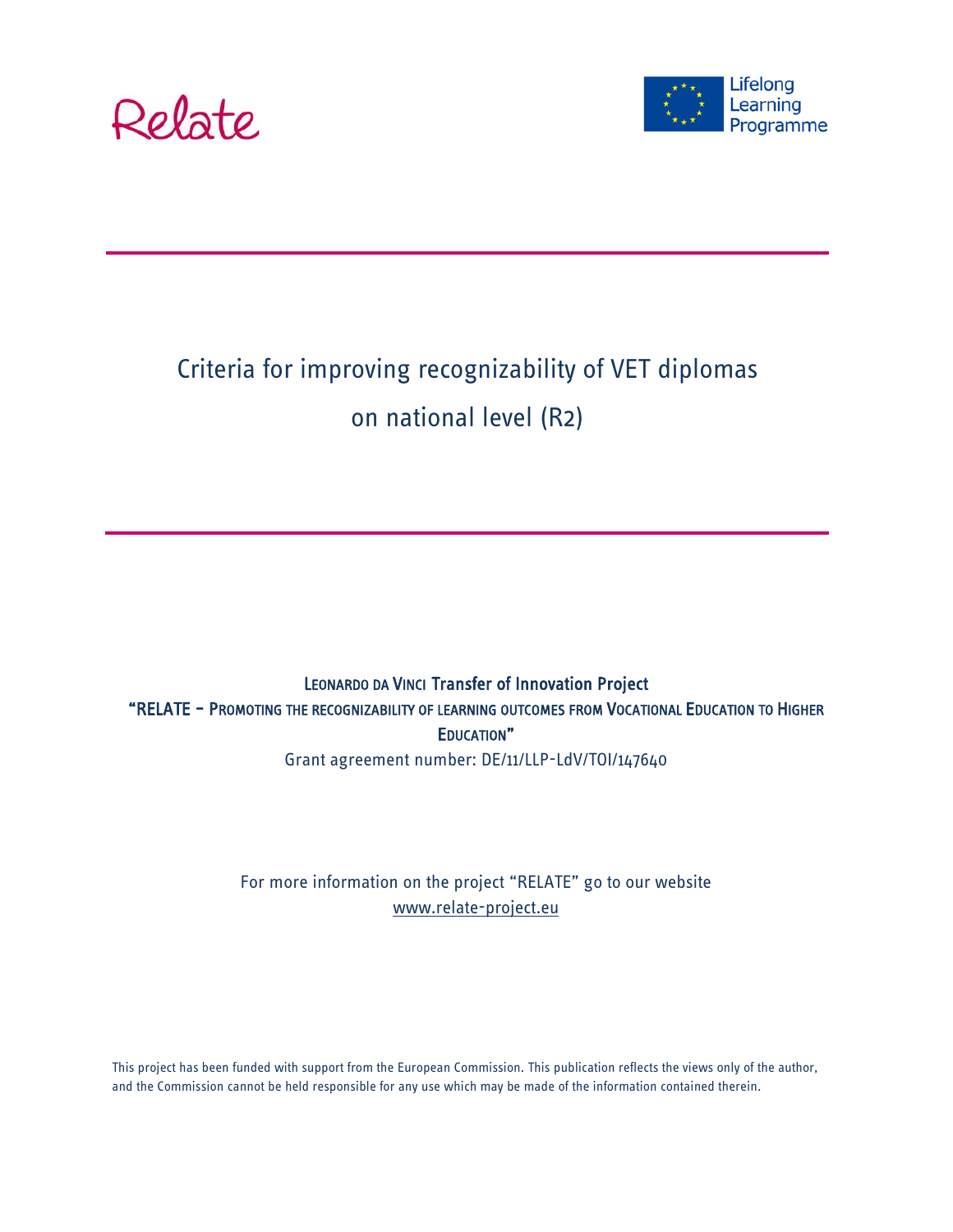



### **Content Overview**

| $\mathbf{1}$   |       |  |  |
|----------------|-------|--|--|
| $\overline{2}$ |       |  |  |
| $\overline{3}$ |       |  |  |
| 4              |       |  |  |
|                | 4.1   |  |  |
|                | 4.1.1 |  |  |
|                | 4.1.2 |  |  |
|                | 4.2   |  |  |
|                | 4.2.1 |  |  |
|                | 4.2.2 |  |  |
| 5              |       |  |  |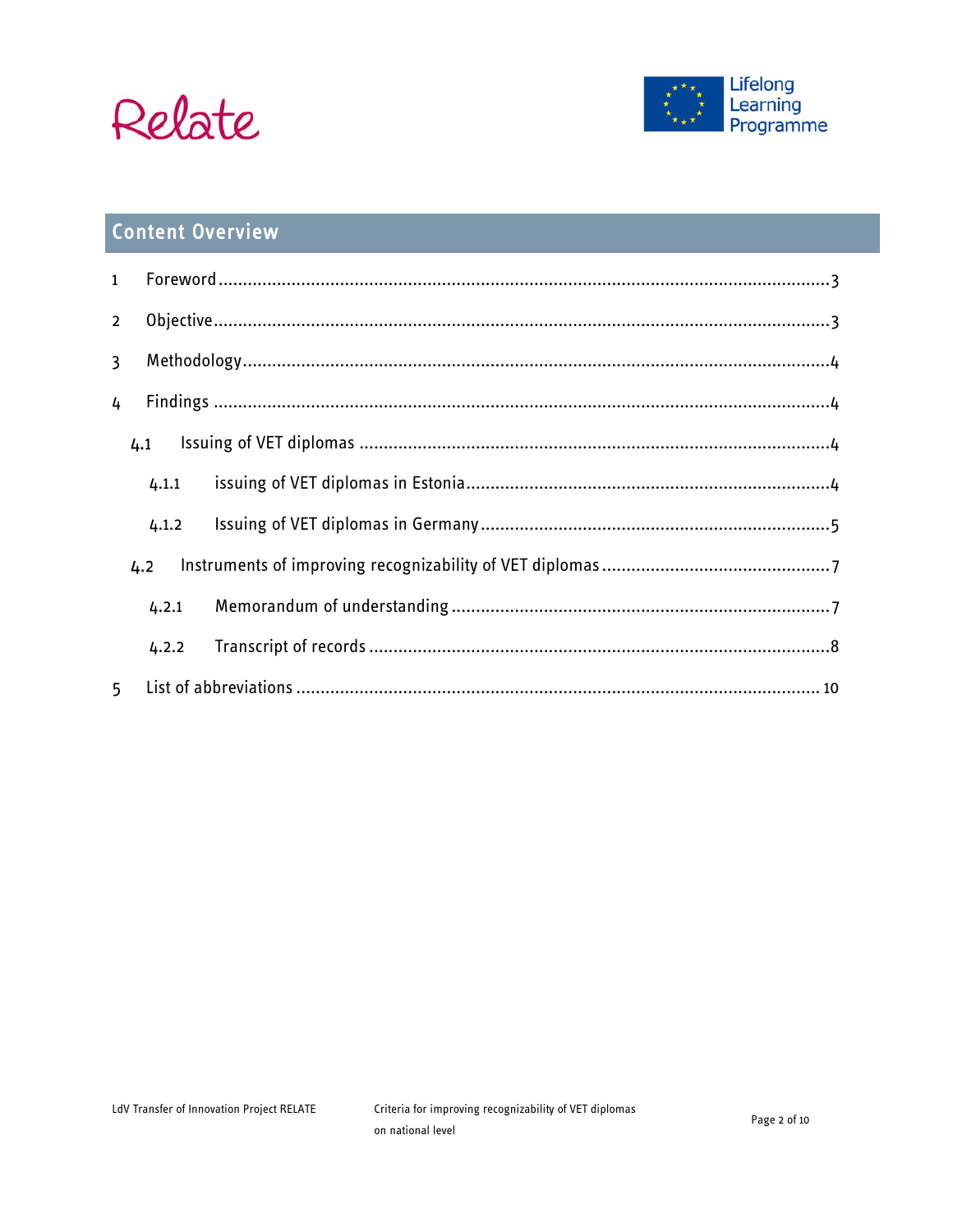

#### <span id="page-2-0"></span>**Foreword**



WP3 "Sharing the results of former projects and summarizing key issues" is a key work package for the development of the project's core outcomes. Its results represent the basis for designing the methodologies and tools for the transfer of innovation. WP3 relies on desk research and field research to be performed in Estonia, Germany (Saxony) and Romania with the purpose to collect useful data about the partners' previous projects on RPL, about the current status of RPL implementation from VET to HE in partner countries, on recognition criteria of VET diplomas.

This document is a transnational report presenting the research findings from all partners in the framework of WP3 on the *criteria for improving recognizability of VET diplomas at international* level. Within this project, non-traditional target groups refer to adult learners coming from AE and VET education.

As indicated in the application, this document is prerequisite of WPs 4-6, namely transfer and adaptation of results of former projects and summarized key issue, to German, Estonian and Romanian contexts.

This document represents the project third result and is part of the set of outcomes/deliverables for WP3.

#### <span id="page-2-1"></span>2 Objective

This desk research was aimed to gather information and practice about criteria for improving recognizability of VET diplomas at international level. As explained above, these criteria will help the consortium to better understand realities in the targeted countries, adapt the outcomes for the transfer and perform a successful transfer.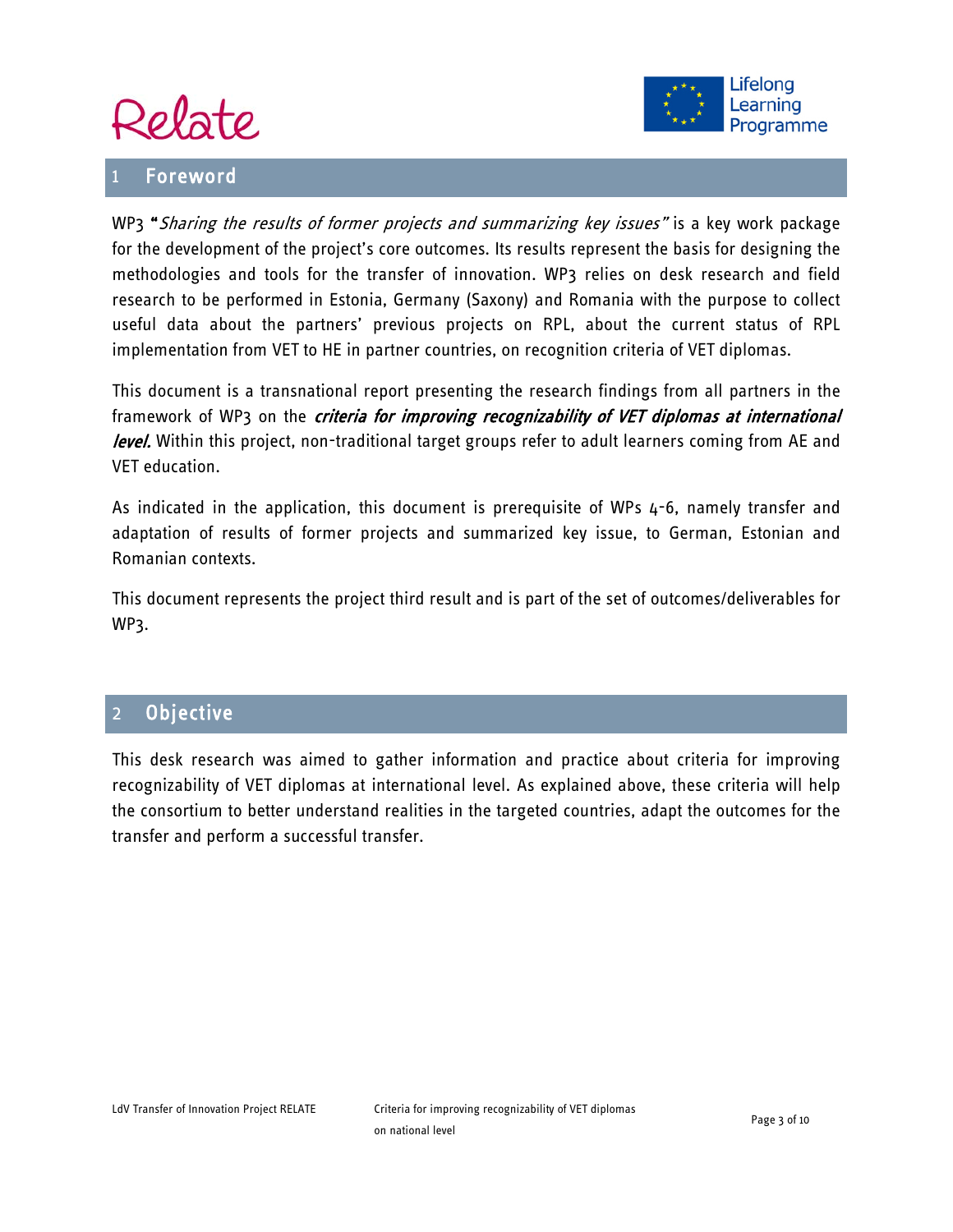



#### <span id="page-3-0"></span>**Methodology**

The desk research was achieved at national level, in Estonia, Germany and Romania, based on standardized template, discussed and agreed by all partners. The template and explanations on how to perform the research are included in the guidelines for partners on collecting data for WP3.

#### <span id="page-3-1"></span>4 Findings

The research findings are rendered below, per partner country.

#### <span id="page-3-3"></span><span id="page-3-2"></span>**Issuing of VET diplomas**

#### 4.1.1 ISSUING OF VET DIPLOMAS IN ESTONIA

According to two legal documents: Kutseharidusstandard (Standard for VET) and Kutseõppeasutuse lõpudokumentide vormid, statuut ja väljaandmise kord (The forms, statute and regulation for issuing of graduation documents) the issuing of diplomas is organized as follows:

- Graduation diploma is a nationally recognized document, which proves the level of gained education. This diploma is issued by VET school.
- Graduation diploma can obtain also a qualification diploma.
- a personal Transcript is annexed to graduation diploma. Diploma can be used independently, but personal transcript cannot be used independently.
- The form of graduation diploma is set by law; therefore they are the same for all VET schools in Estonia.
- On the transcript, among other information there is list of learning outcomes according to the curriculum and the volume of these outcomes (credit points).
- The EQF level is mentioned on the graduation diploma.

These documents (graduation diploma, qualification diploma and personal transcript) are the basics for RPL from VET to HE.

But besides the issuing of learning outcomes of curricula are generally enough. Schools describe the learning outcomes of each module in their school curriculum. These Learning outcomes are not always written into the personal transcripts.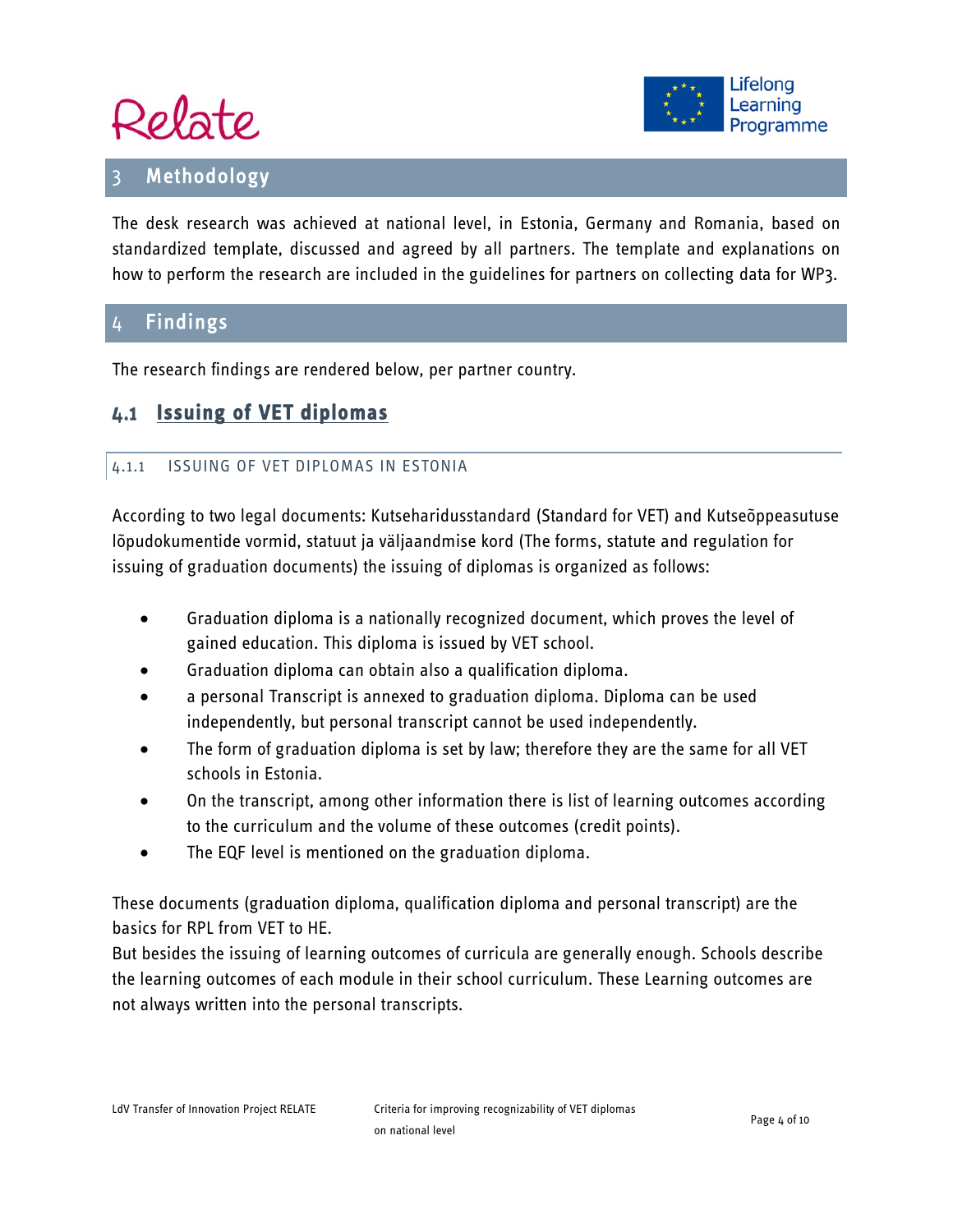

For RPL, VET and HE institutions compare the learning outcomes of each module and agree the content and volume of transferrable learning outcomes<sup>[1](#page-4-1)</sup>. If this cooperation doesn<sup>2</sup>t exist between the VET and HE institutions and some students want to use RPL, the curricula are accessible in each school's website and the HE institution, which has to recognize prior learning can evaluate these. Sometimes HE contacts the VET school and discusses with relevant teachers or education managers the learning outcomes (e.g. level).

The goal of RPL in Estonia is:

- To value the competency of a person and provide equal opportunities for assessing and acknowledging it, regardless of the time, place and manner of acquiring the knowledge and skills;
- Support lifelong learning and flexibility between the education system and the labour market as well as within these;
- Improve access to education for people who are socially disadvantaged, broaden their opportunities to acquire an education and compete in the labour market, thus fostering the efficiency of utilizing individuals as a resource for society.

RPL makes it possible to consider:

- Prior studies in educational institutions;
- Knowledge, skills acquired through additional training or independent studeis;
- Knowledge and skills acquired through professional and other experience.

#### <span id="page-4-0"></span>4.1.2 ISSUING OF VET DIPLOMAS IN GERMANY

In Germany (Federal State of Saxony) the issuing of VET diplomas is organized by the Saxon Ministry of Educational Affairs (SMK). The design of VET diplomas for each school type is published each semester in the Ministerialblatt of SMK.

All public VET schools and also all private officially recognized VET schools have to download the scheme for VET diploma from SMK. It is therefore not allowed to adapt the VET diploma according to the school´s opinion.

The design of VET diplomas is as diverse as the variety of VET courses in between the different federal states of Germany. But the introduction of "learning field concept" (Lernfeldkonzept) as a structural guideline from KMK (Standing Conference of the Ministers of Education and Cultural Affairs of the federal states in the Federal Republic of Germany) for designing national framework

 $\overline{\phantom{a}}$ 

<span id="page-4-1"></span><sup>&</sup>lt;sup>1</sup> See therefore Result 5: Process model of the cooperation between VET and HE institutions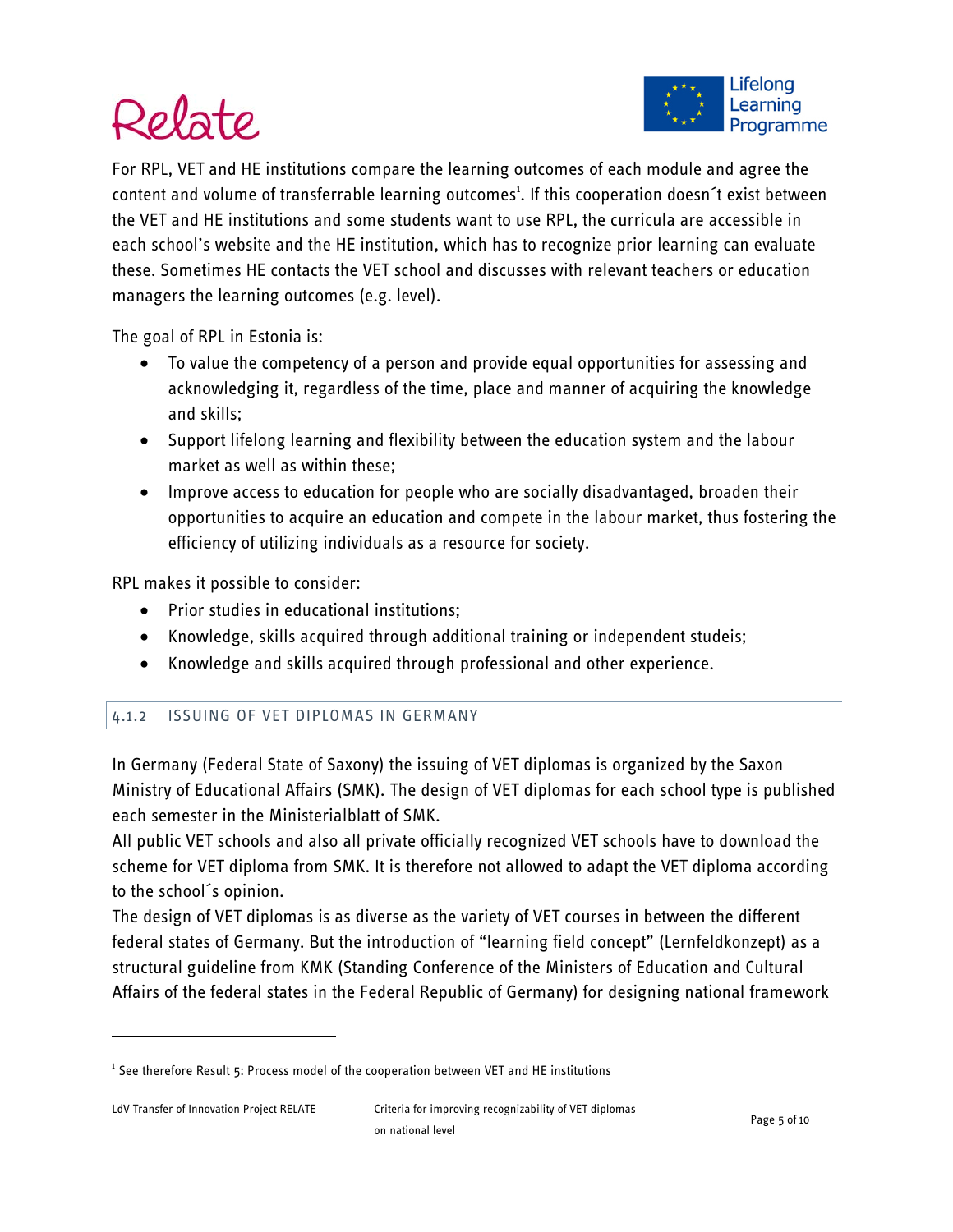

curricula was the result of common decision of KMK in 1995, that lessons in VET should be generally activity oriented and not anymore organized in traditional subjects. The lessons should therefore be structured in learning fields, which are based on the fields of action in the targeting job.

This concept has been constantly introduced into most of the qualification curricula in Saxony as well. In pre-school teacher curricula it was introduced in 2004. Therefore the first VET diploma in this activity oriented qualification was issued in 2007 first. In difference to VET diplomas in the past, these new diplomas did not anymore mention subjects like pedagogy, psychology or arts, there was now written "to encourage and support education and development processes" or "to develop cultural-creative competencies and specially target to work with media".

According to RPL this chance of VET diplomas was conducive. Now it is slightly more transparent, which kind of content or competencies is meant by a mark on VET diplomas. However, the recognizing university will still need to have a look into the curricula to understand the terms and to consider the workload of each learning field. In pre-school-teachers curricula, for example, the workload diverse between different learning fields from 40 to 650 units. Besides, it needs to be mentioned that due to the great diversity of qualifications in Germany it is very difficult for Universities to use blanket recognition processes. In the area of pre-school-teachers it is at least less complicated, because of nearly similar curricula in 16 federal states. In other fields of action, like tourism, it is much more complicated. This results mostly in time-consuming individual recognition processes inside the universities. To improve the blanket RPL process it would be necessary to use common templates with descriptions of the learning outcomes additional to the VET diploma in the relevant qualification in each of the federal states of Germany or to establish cooperation between VET providers and universities. The use of these transcripts are recommended by the EU<sup>[2](#page-5-0)</sup>, but it not stated by law in Germany. Therefore few of the VET institutions use these documents to promote the recognizability of learning outcomes of their graduates. But, since the school year 2013/14 the EQF-Level have to be mentioned on VET diplomas in Germany, which is a small, but important step to promoting RPL.

<span id="page-5-0"></span> $2$  RECOMMENDATION OF THE EUROPEAN PARLIAMENT AND OF THE COUNCIL of 18 June 2009 on the establishment of a European Credit System for Vocational Education and Training (ECVET). Available for download under: [http://eur](http://eur-lex.europa.eu/LexUriServ/LexUriServ.do?uri=OJ:C:2009:155:0011:0018:EN:PDF)[lex.europa.eu/LexUriServ/LexUriServ.do?uri=OJ:C:2009:155:0011:0018:EN:PDF](http://eur-lex.europa.eu/LexUriServ/LexUriServ.do?uri=OJ:C:2009:155:0011:0018:EN:PDF) (Date: 20.02.2014)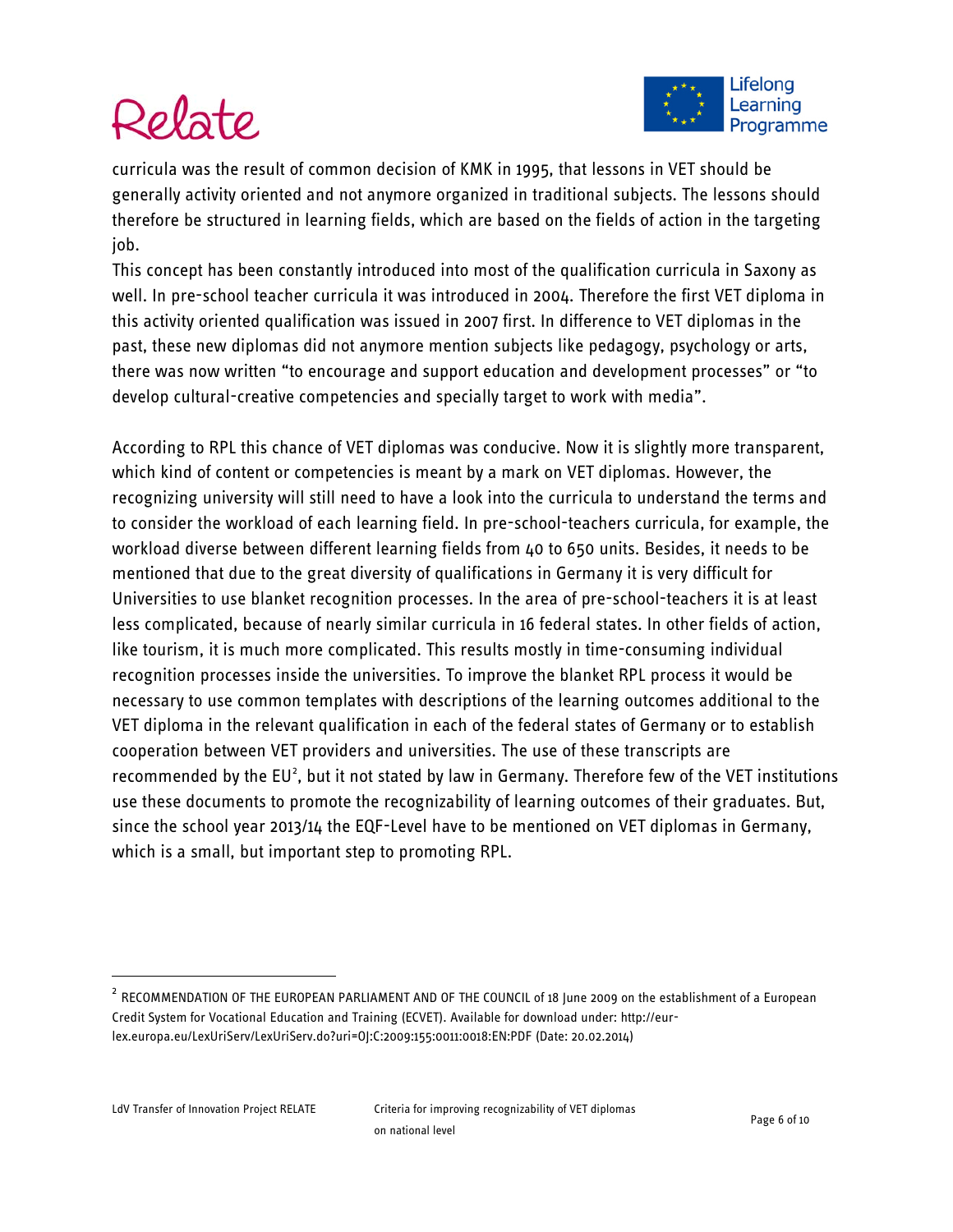



#### <span id="page-6-0"></span>**Instruments of improving recognizability of VET diplomas**

Due to the fact, that issuing of VET diplomas is regulated by law in all Partner countries, the VET Institutions itself have no direct opportunity to improve the recognizability of these official Diplomas.

One of the means for achieving the latter is, according to the European Parliament's "Recommendation on the establishment of a European Credit System for Vocational Education and Training (ECVET)"<sup>[3,](#page-6-2)</sup> the conclusion of a Memorandum of Understanding between competent institutions (either at national or international level) and to issue transcript of records.

#### <span id="page-6-1"></span>4.2.1 MEMORANDUM OF UNDERSTANDING

The European Parliament's recommendation states that the following criteria shall be included in a Memorandum of Understanding:

"The MoU should confirm that the partners:

- accept each other's status as competent institutions,
- accept each other's quality assurance, assessment, validation and recognition criteria and procedures as satisfactory for the purposes of credit transfer,
- agree the conditions for the operation of the partnership, such as objectives, duration and arrangements for review of the MoU,
- agree on the comparability of qualifications concerned for the purposes of credit transfer, using the reference levels established by EQF,
- identify other actors and competent institutions that may be involved in the process concerned and their functions."[4](#page-6-3)

For the improvement of RPL process at national level, it is thus necessary to define criteria for Memoranda Understanding which focuses on the promotion of permeability within one country, taking into account the special requirements for the recognition of learning outcomes in national qualification systems.

<span id="page-6-3"></span><span id="page-6-2"></span> <sup>3</sup> RECOMMENDATION OF THE EUROPEAN PARLIAMENT AND OF THE COUNCIL of 18 June 2009 on the establishment of a European Credit System for Vocational Education and Training (ECVET). Available for download under: [http://eur](http://eur-lex.europa.eu/LexUriServ/LexUriServ.do?uri=OJ:C:2009:155:0011:0018:EN:PDF)[lex.europa.eu/LexUriServ/LexUriServ.do?uri=OJ:C:2009:155:0011:0018:EN:PDF](http://eur-lex.europa.eu/LexUriServ/LexUriServ.do?uri=OJ:C:2009:155:0011:0018:EN:PDF) (Date: 20.02.2013)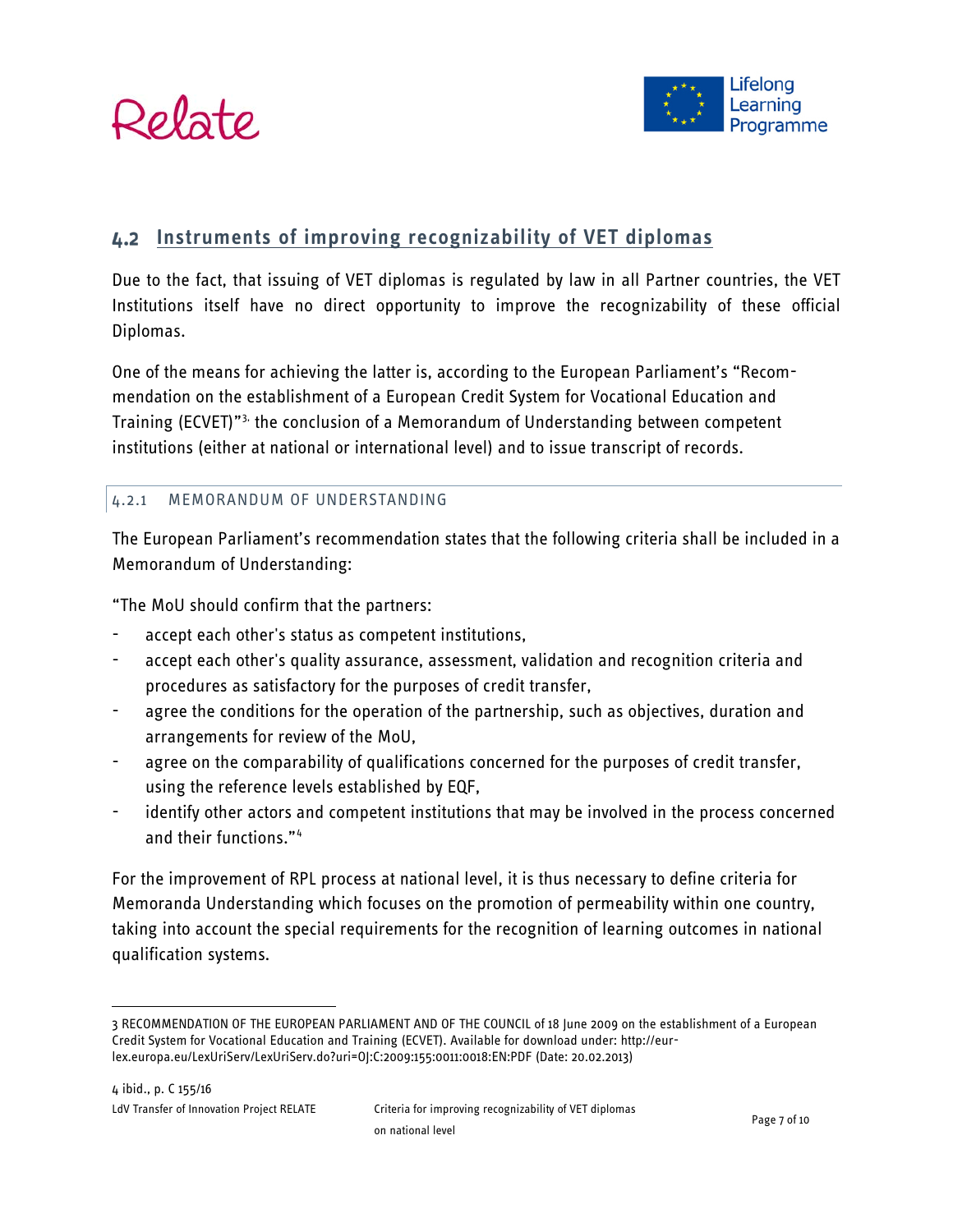

To promote recognition at national level, the following criteria should be considered by the partners and be fulfilled by the time of signature of the Memorandum of Understanding:

The partners have to verify:

- their mutual interest in cooperation with the purpose of recognizing learning outcomes to motivate learners to pursue further education,
- the legal possibilities of recognition of learning outcomes regulated by national and / or regional law.
- who the relevant competent institutions are in order to assure the successful implementation of the recognition process. The term "Competent institutions" refers to institutions "responsible for designing and awarding qualifications or recognizing units or other functions linked to ECVET, such as allocation of ECVET points to qualifications and units, assessment, validation and recognition of learning outcomes, under the rules and practices of participating countries"<sup>[5](#page-7-1)</sup>. If the relevant competent institutions do not belong to the partnership, the partners have to seek approval and permission of the recognition process by the competent institution.

#### The partners have to agree:

- on a set of learning outcomes of VET qualification a. which is recognized for HE qualification b. or
	- on a common methodology for describing and comparing learning outcomes,
- on common assessment standards,
- on a common procedure for recognizing learning outcomes and on a set of documents for student application.

#### <span id="page-7-0"></span>4.2.2 TRANSCRIPT OF RECORDS

As it is mentioned in the ECVET documents<sup>[6](#page-7-2)</sup> and the statements of the Partner countries, the issuing of personal transcripts to document the performance of a student over a certain period of time is very useful, when it comes to RPL. This document lists the course units or modules taken,

 $\overline{\phantom{a}}$ 

<span id="page-7-1"></span><sup>&</sup>lt;sup>5</sup> from: European Commission, Directorate General Education and Culture (2011): GET TO KNOW ECVET BETTER - Questions and Answers, p. 34, available under: http://www.ecvet-team.eu/sites/default/files/ecvet qna web 21 04 2010 1.pdf (Date: 25.02.2014)

<span id="page-7-2"></span><sup>6</sup> RECOMMENDATION OF THE EUROPEAN PARLIAMENT AND OF THE COUNCIL of 18 June 2009 on the establishment of a European Credit System for Vocational Education and Training (ECVET). Available for download under: [http://eur](http://eur-lex.europa.eu/LexUriServ/LexUriServ.do?uri=OJ:C:2009:155:0011:0018:EN:PDF)[lex.europa.eu/LexUriServ/LexUriServ.do?uri=OJ:C:2009:155:0011:0018:EN:PDF](http://eur-lex.europa.eu/LexUriServ/LexUriServ.do?uri=OJ:C:2009:155:0011:0018:EN:PDF) (Date: 20.02.2014)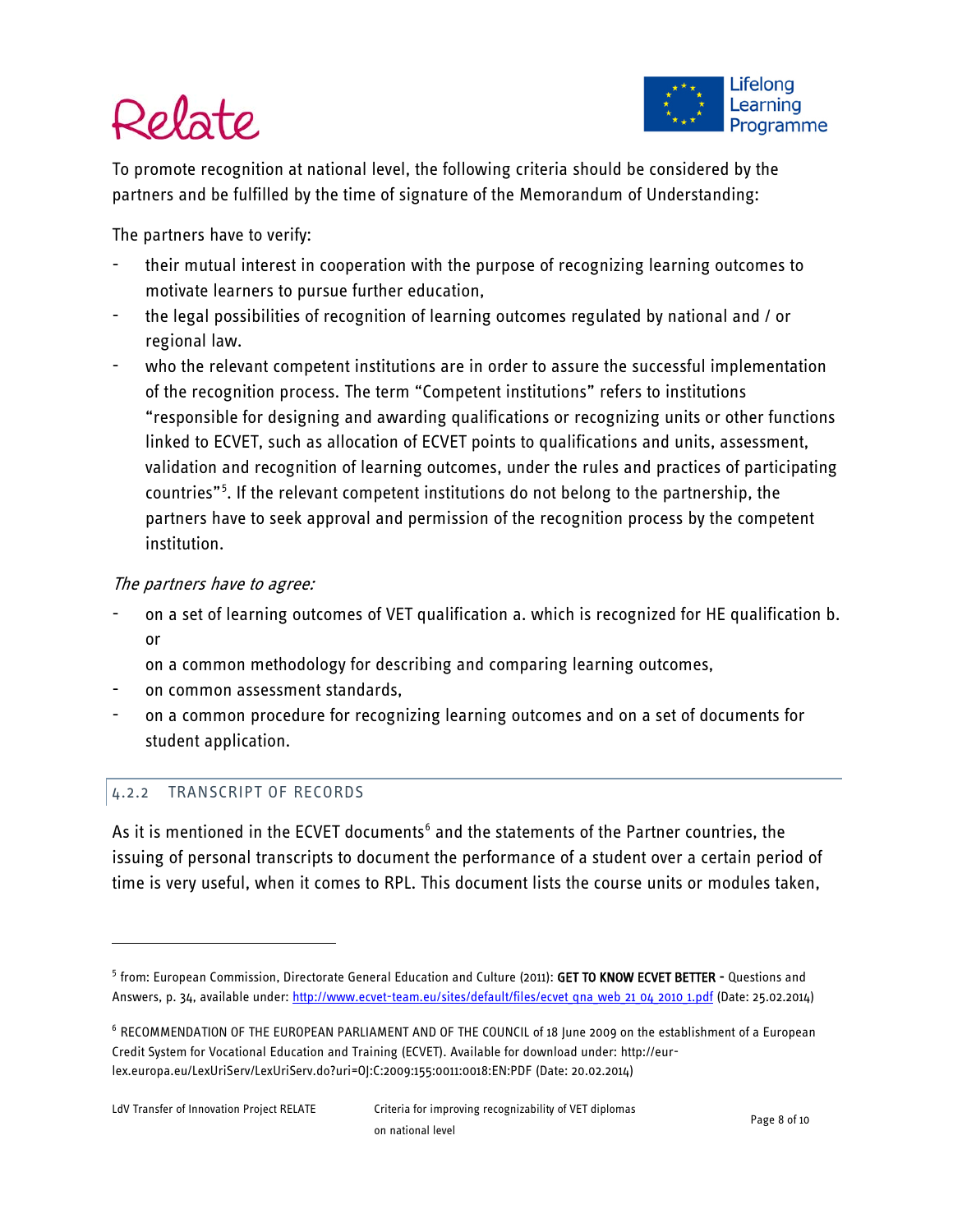the credits gained, and the grades awarded. The Transcript of Records provides a standard format for recording all study activities carried out by students.

The issuing of the transcripts of records is done by the VET school. In Germany each VET institution can use its own template, but it has to be stated that it is more transparent in the RPL process if the samt template is used among all VET institutions, like it is done in Estonia.

The EU recommends the use of common templates as well.

#### 4.2.2.1 EUROPASS CERTIFICATE SUPPLEMENTS

The europass has its basis in the EU Council Resolution of 15 December 2004, which adopted the europass Framework Concept. The aim is for the five documents, which constitute the europass to assist the citizens of Europe in portraying their qualifications and competences in a transparent manner so as to enable them to present themselves better on their national labour market and on the European labour market. When learning outcomes achieved in one European country shall be recognized in another European country, the comparison of VET diplomas can be difficult.

This is an area where the europass Certificate Supplements<sup>7</sup> can provide assistance. Certificate Supplements describe the country-specific standards relating to the respective training occupation and provide a brief summary of the knowledge, skills and competences acquired via the vocational education and training undertaken. They also include indications of the duration, nature and level of training and of the educational course via which such training can be achieved.

The europass Certificate Supplements can be used by anyone who has obtained the vocational qualification in question. Certificate Supplements are drawn up by the relevant authorities in each respective EU member state. In Germany, they are prepared by the Federal Ministry of Education and Research and the Federal Institute for Vocational Education and Training (BIBB) acting in conjunction with the social partners.

<span id="page-8-0"></span> <sup>7</sup> From Europass website available under[: http://www.europass-info.de/index.php?id=268](http://www.europass-info.de/index.php?id=268) (Date: 26.06.2014)